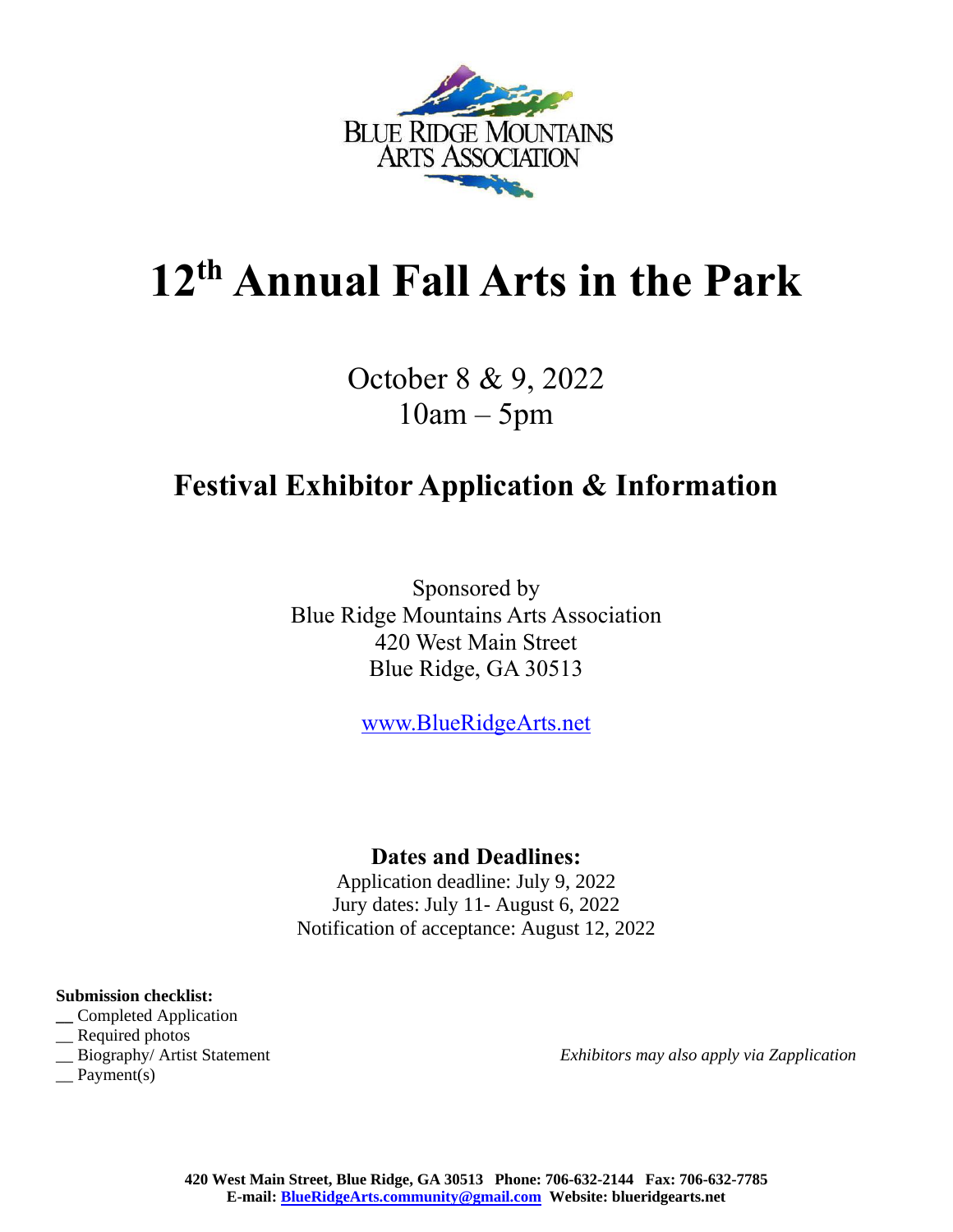

#### **12th Annual Fall Arts in the Park Festival Downtown City Park ~ Blue Ridge, GA October 8 & 9, 2022 Festival Hours ~ 10:00 am to 5:00 pm Both Days**

For 46 years, the Blue Ridge Mountains Arts Association, a non-profit arts council, has provided a unique art experience through our Arts in the Park festival series in the Downtown City Park of Blue Ridge, GA. Located at the foothills of the Appalachian Mountains, the Arts in the Park festival series draw in excess of 20,000 attendees and a wide array of artists and food vendors. Recently listed as one of the top Art Towns in Georgia by the Georgia Council of the Arts, Blue Ridge is a top art destination and features a unique artistic experience for visitors and residents alike. Artists, vendors, and visitors enjoy a wide variety of fine arts and crafts, demonstrations, food, and much more during the Arts in the Park festivals. Arts in the Park festival series supports the Blue Ridge Mountains Arts Association, a 501(c)3 non-profit arts council providing opportunities in the realm of the arts for the individual and serve as a catalyst for economic development in our community.

## **Application & Festival Fees**

Application Fee - \$30 Artist Single Booth - \$175 Food Single Booth – \$300 Non-Profit Single Booth- \$125 Artist Double Booth - \$300 Food Double Booth – \$500 Non-Profit Double Booth – \$250 Additional Badge fee - \$3 each additional badge Late Submission Fee - \$30\* Returned check fee - \$50 \*All applications submitted **after posted deadline will be subject to a \$30 late fee.**

Arts in the Park Festivals provide:

- Exhibitor Hospitality Booth on Saturday and Sunday providing snacks, coffee, and water (8:30am – 5pm)

- Friday load-in - Booth Sitters available upon request - On site security

- City vendor permits included

#### **Exhibitor Rules & Regulations**

This is a juried fine arts and handmade crafts festival. Artists may only show work in categories approved by the jury. Only products that are approved by the *Arts in the Park Festivals* Committee will be allowed. Original art must occupy no less than 50% of the artist's booth space. No "buy/sell" or commercially mass-produced items will be sold or exhibited. Reproductions must clearly be designated as such. All items sold inside exhibitors' booths must be the original work of the exhibitor – no buy/sell merchandise will be allowed. All jewelry must be made by the exhibitor – no manufactured or kit jewelry will be allowed. No commercially produced products will be allowed.

One Exhibitor per booth space; sharing of booth space is not allowed. Exhibitors cannot sublet or apportion space to anyone else. Set-up is allowed during allotted times only. While the *Arts in the Park Festivals* Committee will make every effort to accommodate specific requests, we cannot **guarantee** booth locations. Booths must be set-up within their designated 12'x12' space. Booth dimensions may vary slightly, but we will give you a reasonable space approximately 12'x12'. If your booth is located in the park, the ground may not be level so come prepared. If your booth is located in the street, bring necessary equipment for street set-up. Electricity is not available for artist's booths. Exhibitors must provide their own tents, displays, chairs, tables, set-up equipment, change, etc. Tent weights of no less than 25lbs are required for each booth setup in case of inclement weather. NO special sale(s) signage of any kind will be accepted by Exhibitors (i.e. Buy One Get One Free, 50% off).

Exhibitors must exhibit for the duration of the festival. Early breakdown will not be permitted. There is no rain date – come prepared rain or shine. Booth must always be opened and manned during festival hours. No commercial agents may operate an artist's booth. Exhibitors are responsible for booth set-up and break-down.

Booth must be set-up and ready for business by 9:00 am both days. All vehicles, trailers and debris are to be off the street and cleared from the festival area by 9:00 am. After unloading and setup, vendor vehicles and trailers must be moved to designated vendor parking area(s). Vehicles and trailers are not permitted to enter the festival grounds and area during festival hours of operation, unless otherwise approved by the *Arts in the Park Festivals* Committee. Exhibitors will not be allowed to park cars, trucks, or trailers at the curb surrounding the park during festival hours – NO EXCEPTIONS. Exhibitors must unload and move vehicles immediately to designated parking areas. If exhibitor carries additional stock, we suggest bringing a dolly or hand-cart to bring additional stock to booth as necessary.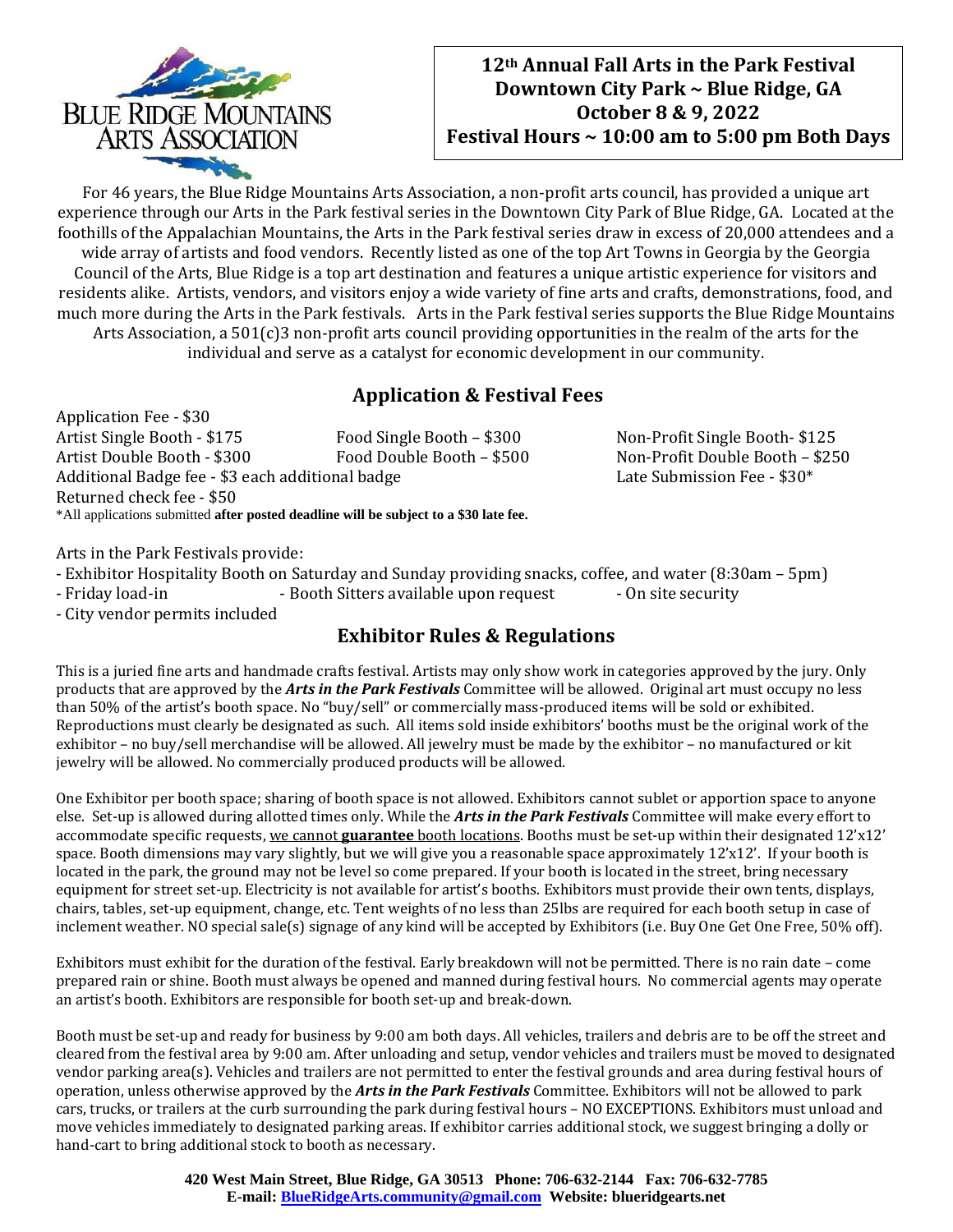Exhibitors are responsible for Georgia State Sales Tax collection and reporting (7%) and any other sales fees or other charges that may be applicable to any activity relating to this festival. Food vendors are responsible for complying with all State of Georgia health and safety regulations.

Music is restricted to pre-approved Entertainment Vendors **only**. Exhibitors of musical equipment are not allowed to demonstrate, unless specifically pre-approved in writing by *Arts in the Park Festivals* Committee. No sound amplification equipment (i.e., portable radios, stereos, CD players, etc.) allowed in exhibit area for any reason. Also, while the *Arts in the Park Festivals* are 'pet friendly', exhibitors must ensure all pets are quiet and do not disturb either attendees or other exhibitors.

Food Vendor Booth space includes electricity and water. Please specify electrical and water requirements on Food Vendor Application. Vendors must provide their own heavy duty extension cords and power strips, food grade water hoses, ice and other supplies and materials needed to operate their booth, change, etc.

Food Vendors must provide an exact and complete listing of the food items and beverages you wish to serve (and corresponding prices) on Food Vendor Application. Approved menu items and pricing must be clearly posted throughout the duration of the festival. Food Vendors must sell **all** pre-approved menu items for the **entire** show. Nothing may be offered for sale that is not listed as approved at time of acceptance. Last minute changes are not allowed, and food vendors will be asked to remove unapproved items from sale. The sale of food items is restricted to pre-approved Food Vendors **only**. No alcoholic beverages allowed!

Grease/oil must be securely contained and removed from premise at end of Festival. Food Vendors are required to use the provided dumpsters for booth trash. Vendors are responsible for cleaning up booth space. Vendors cannot leave debris, boxes, etc. at booth space. Food Vendors are required to bring a 55 gallon trash can to put next to their booth for use by the public (these will be emptied by park clean-up staff).

Non-profit groups will be considered based on the following criteria:

- The booth's theme is consistent with the Blue Ridge Mountains Arts Association's mission to enrich people's lives through the arts; or
- The organization provides free services to the community at large; and
- Accepted booths must enhance the visitors' experience during the festival.

Cancellations prior to **September 2, 2022**, must be made in writing via email t[o BlueRidgeArts.community@gmail.com](mailto:BlueRidgeArts.community@gmail.com) or by letter to the Blue Ridge Mountains Arts Association, 420 West Main Street, Blue Ridge, GA 30513. Cancellations **on or after September 2, 2022** must be made in writing via email or letter to the Blue Ridge Mountains Arts Association and will not receive a refund of fees submitted. No refunds will be given for no-shows.

*The Arts in the Park Festivals* Committee reserves the right to limit any category to provide diversity of arts and crafts throughout the Festival and to give exhibitors a reasonable chance for successful sales. *Arts in the Park Festivals* Committee will make every effort to vary the type of craft by location.

*Arts in the Park Festivals* Committee reserves the right to ask any exhibitor to remove any work deemed not acceptable by the *Arts in the Park Festivals* Committee. *Arts in the Park Festivals* Committee reserves the right to remove from our mailing list exhibitors who display, or have displayed in the past, unprofessional behavior.

*Arts in the Park Festivals* Committee reserves the right to remove any exhibitor from the *Arts in the Park Festivals* who does not adhere to all Rules & Regulations set forth by the Blue Ridge Mountains Arts Association and the *Arts in the Park Festivals* Committee.

Blue Ridge Mountains Arts Association, the City of Blue Ridge and any and all persons, property owners, suppliers, volunteers and entities associated with the *Arts in the Park Festivals* are not liable for any damages, injury or loss to any person or goods from any cause whatsoever. All exhibitors, their heirs, administrators, and executors do hereby waive and release all of the above named from any and all claims or damages of whatever arising out of the exhibitors' participation in the *Arts in the Park Festivals.* Exhibitors should obtain, at their own expense, insurance against loss, damage, or injury they may require. Non-compliance with the rules and regulations set forth may affect obtaining booth space in future *Arts in the Park Festivals*.

#### **We look forward to seeing you at our A***rts in the Park Festival***!**

**Thank you for your participation and support of the Blue Ridge Mountains Arts Association and our 46-year tradition of providing Arts in the Park festivals.**

> **420 West Main Street, Blue Ridge, GA 30513 Phone: 706-632-2144 Fax: 706-632-7785 E-mail: [BlueRidgeArts.community@gmail.com](mailto:BlueRidgeArts.community@gmail.com) Website: blueridgearts.net**